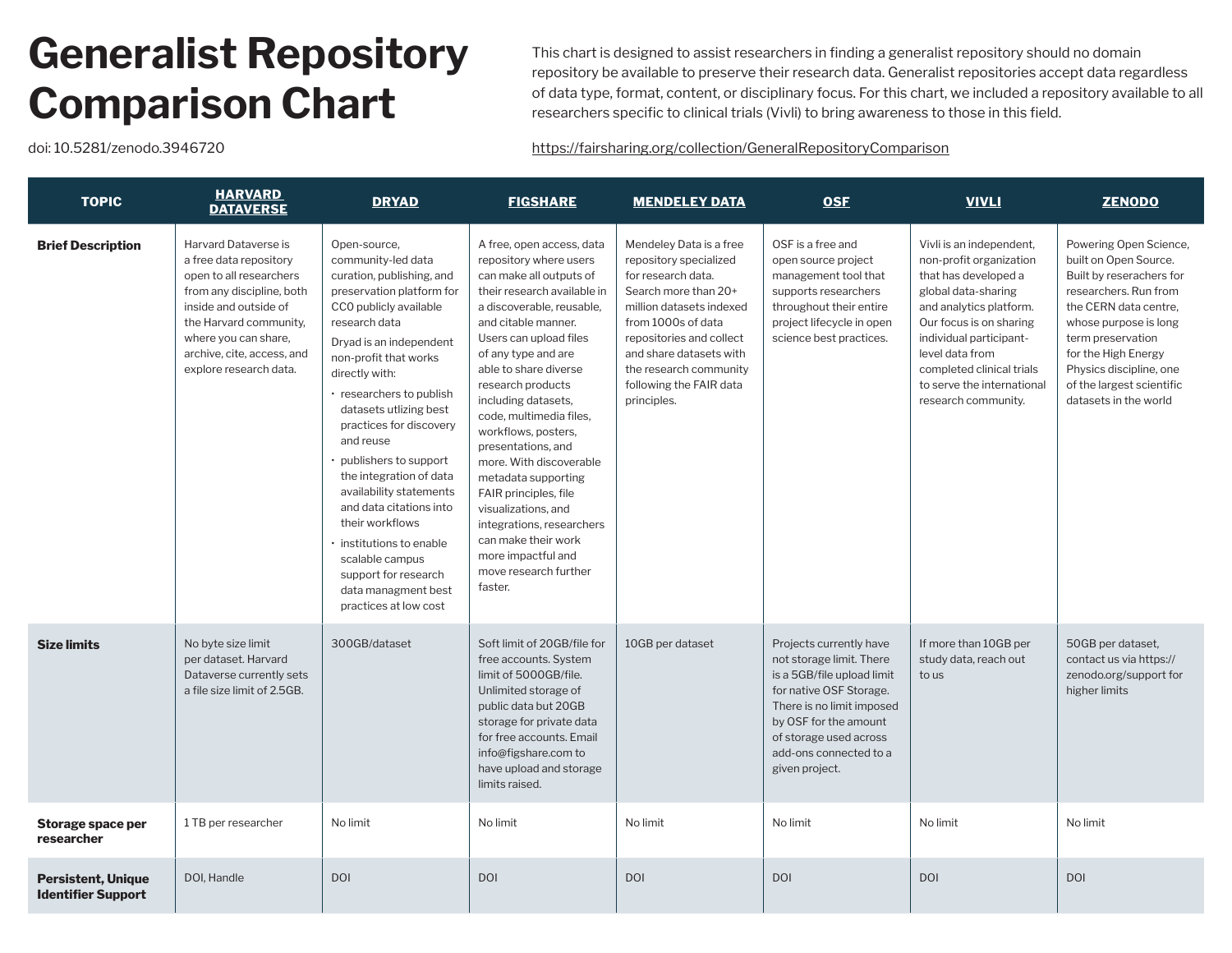| <b>TOPIC</b>                      | <b>HARVARD</b><br><b>DATAVERSE</b>                                                                                                    | <b>DRYAD</b>                                                                                                                                                              | <b>FIGSHARE</b>                                                                                        | <b>MENDELEY DATA</b>                                                                                                                                                                                                                                       | <b>OSF</b>                                                                                                                                                                                                                                                                                                                                                                                                                                                                                  | <b>VIVLI</b>                                                                                                                | <b>ZENODO</b>                                                                                                                                                               |
|-----------------------------------|---------------------------------------------------------------------------------------------------------------------------------------|---------------------------------------------------------------------------------------------------------------------------------------------------------------------------|--------------------------------------------------------------------------------------------------------|------------------------------------------------------------------------------------------------------------------------------------------------------------------------------------------------------------------------------------------------------------|---------------------------------------------------------------------------------------------------------------------------------------------------------------------------------------------------------------------------------------------------------------------------------------------------------------------------------------------------------------------------------------------------------------------------------------------------------------------------------------------|-----------------------------------------------------------------------------------------------------------------------------|-----------------------------------------------------------------------------------------------------------------------------------------------------------------------------|
| <b>Licensing Options</b>          | By default, datasets<br>are published in the<br>public domain (CCO).<br>Depositors can change<br>this to apply their own<br>licenses. | <b>CCO</b>                                                                                                                                                                | Default licenses<br>supported:<br>CCO 1.0<br><b>CC BY 4.0</b><br>MIT<br>Apache 2.0<br>GPL v3<br>GPL v2 | Default licenses<br>supported:<br>CCO 1.0<br><b>CC BY 4.0</b><br>CC BY NC 3.0<br>MIT<br>Apache 2.0<br><b>BSD 3-Clause</b><br><b>BSD 2-Clause</b><br>GPL v3<br>GPL v2<br>LGPL<br><b>MPL-2.0</b><br>CeCILL<br>CeCILL-B<br><b>CERN OHL</b><br><b>TAPR OHL</b> | The following 14 licenses<br>are available:<br>No License - is a<br>copyright license for<br>the project authors and<br>contributors<br>CCO 1.0<br>$CC-By 4.0$<br><b>MIT</b><br>Apache 2.0<br><b>BSD 2-Clause</b><br><b>BSD 3-Clause</b><br>GPL 3.0<br>GPL 2.0<br>Artistic 2.0<br>Eclipse 1.0<br><b>LGPL 3.0</b><br><b>LGPL 2.1</b><br>Mozilla 2.0<br>Other-user defines<br>a license in a .txt file<br>and uploads to the<br>project (not available<br>on registrations or<br>collections) | https://vivli.org/<br>resources/vivli-data-use-<br>agreement/                                                               | Content is available<br>publicly under any one of<br>400 open licences (from<br>opendefinition.org and<br>spdx.org). Restricted and<br>Closed content is also<br>supported. |
| <b>Costs to the</b><br>researcher | Harvard Dataverse is<br>free for all researchers<br>worldwide (up to 1 TB)                                                            | Costs covered by<br>institutional, publisher,<br>and funder members.<br>otherwise a one-time<br>fee of \$120 for authors<br>to cover cost of curation<br>and preservation | Free                                                                                                   | Free                                                                                                                                                                                                                                                       | Free                                                                                                                                                                                                                                                                                                                                                                                                                                                                                        | https://vivli.org/about/<br>share-data/All fees<br>to share, store, and<br>access COVID-19 clinical<br>research are waived. | Free up to 50GB per<br>dataset. Larger datasets<br>possible by arrangement                                                                                                  |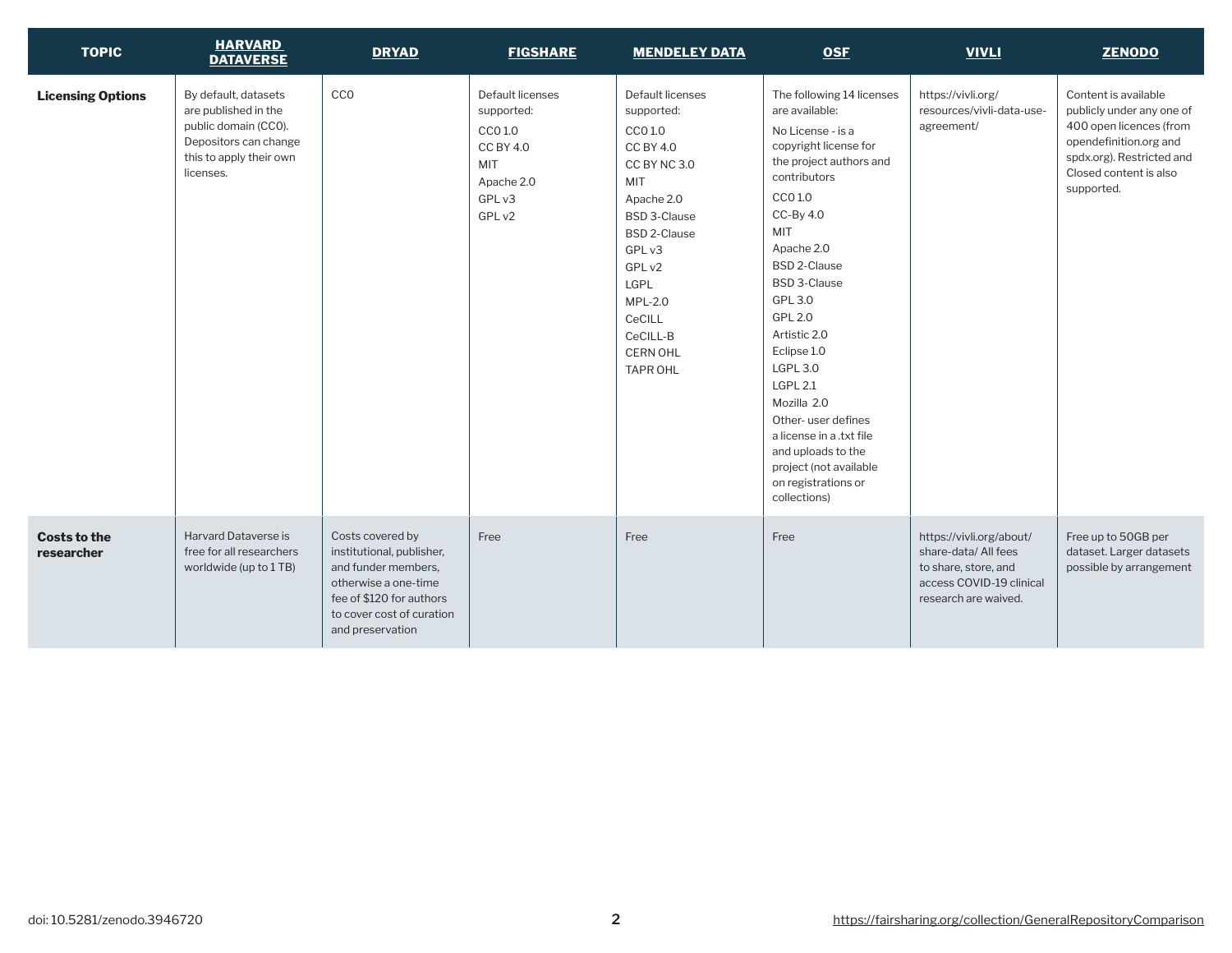| <b>TOPIC</b>                                           | <b>HARVARD</b><br><b>DATAVERSE</b>                                                                                                 | <b>DRYAD</b>                                                                                                                            | <b>FIGSHARE</b>                                                                                                                                                                                                                                                                                                                                                                                                      | <b>MENDELEY DATA</b>                                                                                                                                                                                                                                  | <b>OSF</b>                                                                                                                                         | <b>VIVLI</b>                                                                                                                                                                                                                                               | <b>ZENODO</b>                                                                                                                                         |
|--------------------------------------------------------|------------------------------------------------------------------------------------------------------------------------------------|-----------------------------------------------------------------------------------------------------------------------------------------|----------------------------------------------------------------------------------------------------------------------------------------------------------------------------------------------------------------------------------------------------------------------------------------------------------------------------------------------------------------------------------------------------------------------|-------------------------------------------------------------------------------------------------------------------------------------------------------------------------------------------------------------------------------------------------------|----------------------------------------------------------------------------------------------------------------------------------------------------|------------------------------------------------------------------------------------------------------------------------------------------------------------------------------------------------------------------------------------------------------------|-------------------------------------------------------------------------------------------------------------------------------------------------------|
| <b>Equitable free and</b><br>ongoing access to<br>data | Use of CCO and free<br>data access highly<br>encouraged. Support<br>for broad indexing and<br>long-term preservation<br>strategies | CCO, public available,<br>broadly indexed<br>research data with long<br>term preservation in a<br>CoreTrustSeal-certified<br>repository | Metadata is CCO. All<br>files and metadata can<br>be accessed from docs.<br>figshare.com. Figshare<br>has also partnered<br>with DuraSpace and<br>Chronopolis to offer<br>further assurances<br>that public data will<br>be archived under<br>the stewardship of<br>Chronopolis. In the<br>highly unlikely event of<br>multiple AWS S3 failures,<br>Figshare can restore<br>public user content from<br>Chronopolis. | Metadata is licensed<br>CCO.<br>Datasets are and will<br>continue to be free<br>access<br>Long-term access in<br>the event of cease of<br>operations granted<br>by DANS. Access to<br>archived datasets will<br>be provided for free in<br>perpetuity | Open, public API to<br>support broad indexing.<br>partnership with Internet<br>Archive for long-term<br>preservation, \$250k<br>preservation fund. | Managed Access as<br>Human Subject Data.<br>No charge period for<br>data that is accessible<br>only with a research<br>environment. Costs after<br>no charge time period<br>ends. https://vivli.org/<br>resources/vivli-secure-<br>research-environment-2/ | Metadata is licensed<br>CCO. Content is both<br>online on disk and offline<br>on tape as part of long-<br>term preservation policy                    |
| <b>Version Support</b>                                 | Yes, including version<br>comparison and W3C<br>provenance support                                                                 | Yes, versioning is<br>supported                                                                                                         | Yes                                                                                                                                                                                                                                                                                                                                                                                                                  | Yes, including version<br>comparison, to easily see<br>what has changed from<br>version to version                                                                                                                                                    | Yes for OSF Storage,<br>when supported for<br>integrated storage<br>providers                                                                      | Coming soon                                                                                                                                                                                                                                                | Yes, with "Concept"<br>DOI to represent "all<br>versions"                                                                                             |
| <b>Characteristics - Standards</b>                     |                                                                                                                                    |                                                                                                                                         |                                                                                                                                                                                                                                                                                                                                                                                                                      |                                                                                                                                                                                                                                                       |                                                                                                                                                    |                                                                                                                                                                                                                                                            |                                                                                                                                                       |
| <b>Supported Metadata</b><br><b>Schemas</b>            | Dublin Core, Data<br>Documentation Initiative<br>(DDI Codebook),<br>DataCite, OpenAIRE,<br>Schema.org, OAI_ORE                     | DataCite, schema.org                                                                                                                    | Dublin Core (oai_dc),<br>Datacite (oai_datacite),<br>RDF (rdf), CERIF<br>XML (cerif), Qualified<br>Dublin Core (qdc)<br>(hasPart support),<br>Metadata Encoding and<br><b>Transmission Standard</b><br>(mets) and UKETD_DC<br>(uketd_dc)                                                                                                                                                                             | Dublin Core, DataCite,<br>Schema.org                                                                                                                                                                                                                  | Datacite, Crossref<br>preprint                                                                                                                     | <b>DataCite</b>                                                                                                                                                                                                                                            | <b>DataCite</b>                                                                                                                                       |
| <b>Formats Supported</b><br>for Export                 | <b>JSON, XML</b>                                                                                                                   | Fully documented API<br>available for direct<br>integration. Exports<br>available in JSON, XML,<br>schema.org                           | Dublin Core (oai_dc),<br>Datacite (oai_datacite),<br>RDF (rdf), CERIF<br>XML (cerif), Qualified<br>Dublin Core (qdc)<br>(hasPart support),<br>Metadata Encoding and<br><b>Transmission Standard</b><br>(mets) and UKETD_DC<br>(uketd_dc)                                                                                                                                                                             | JSON, XML                                                                                                                                                                                                                                             | JSON, API, JSONAPI                                                                                                                                 |                                                                                                                                                                                                                                                            | DataCite, Dublin<br>Core, DCAT-AP, JSON,<br>JSON-LD, GeoJSON,<br>MARCXML, Citation<br>Style Language JSON<br>+ support for custom<br>metadata formats |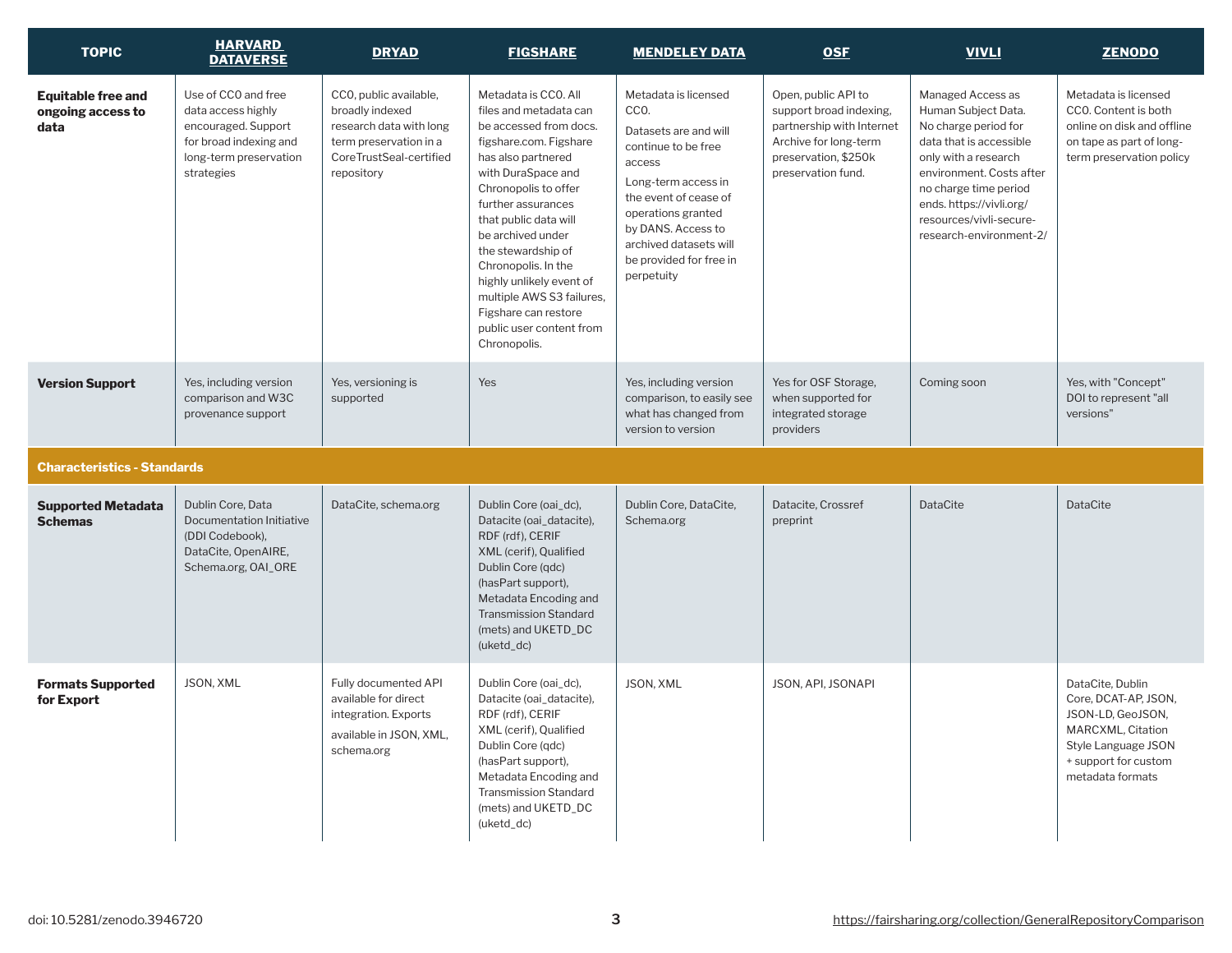| <b>TOPIC</b>                                                                    | <b>HARVARD</b><br><b>DATAVERSE</b>                                                                                                                                                            | <b>DRYAD</b>                                                                                                                    | <b>FIGSHARE</b>                                                                                                                             | <b>MENDELEY DATA</b>                                                                                                                                  | <b>OSF</b>                                                                                        | <b>VIVLI</b>                                            | <b>ZENODO</b>                                                                          |
|---------------------------------------------------------------------------------|-----------------------------------------------------------------------------------------------------------------------------------------------------------------------------------------------|---------------------------------------------------------------------------------------------------------------------------------|---------------------------------------------------------------------------------------------------------------------------------------------|-------------------------------------------------------------------------------------------------------------------------------------------------------|---------------------------------------------------------------------------------------------------|---------------------------------------------------------|----------------------------------------------------------------------------------------|
| <b>Supported</b><br><b>Community</b><br><b>Vocabulary or</b><br><b>Taxonomy</b> | ISO 3166-1 CV for<br>geospatial metadata, ISO<br>639-1 CV for languages,<br>DataCite's dataset<br>contributor vocab, and<br>subsets of the OBI<br>Ontology and NCBI<br>Taxonomy for Organisms | <b>ORCID - Authors</b><br><b>ROR</b> - Institutions<br>Open Funder Registry -<br><b>Funding</b><br>PLOS Thesaurus -<br>Keywords | <b>ORCID - Authors,</b><br>Dimensions - Funding,<br>Field of Research codes,<br>GRID ids, Implementing<br><b>ROR and Make Data</b><br>Count | Omniscience taxonomy<br>for subject categories<br>and keywords, and<br>additional custom<br>vocabularies can be<br>loaded on institutional<br>version | BePress 3 tier taxonomy<br>for preprints and custom<br>taxonomy mapped to<br>Bepress on preprints | <b>Cochrane Linked Data</b><br>Vocabulary               | <b>ORCID - Authors,</b><br>FundRef + OpenAIRE<br>Projects Database -<br><b>Funding</b> |
|                                                                                 |                                                                                                                                                                                               | Characteristics Useful for Linking data to other relevant digital information                                                   |                                                                                                                                             |                                                                                                                                                       |                                                                                                   |                                                         |                                                                                        |
| <b>Support for creators/</b><br>authors identifiers                             | ORCID, ISNI, LCNA, VIAF,<br>GND, DAI, ResearcherID<br>and ScopusID                                                                                                                            | ORCID required for<br>corresponding author,<br>co-author ORCID<br>supported                                                     | ORCID                                                                                                                                       | ORCID - Mendeley ID -<br>Scopus Author ID                                                                                                             | ORCID, ResearcherID                                                                               | ORCID                                                   | ORCID                                                                                  |
| <b>Support linking to</b><br>related publications                               | Yes                                                                                                                                                                                           | DataCite relation types                                                                                                         | DataCite relation types                                                                                                                     | Yes, DataCite and Scholix<br>relation types                                                                                                           | Preprints link to<br>related Peer-reviewed<br>publications using<br>Crossef 'isPrerint of'        | Yes                                                     | DataCite relation types                                                                |
| <b>Linking of derived</b><br>products from<br>another                           | Yes                                                                                                                                                                                           | DataCite relation types                                                                                                         | DataCite relation types                                                                                                                     | Yes. DataCite and Scholix<br>relation types                                                                                                           | <b>No</b>                                                                                         |                                                         | DataCite relation types                                                                |
| <b>Grant ID(s)</b>                                                              | Yes                                                                                                                                                                                           | Yes                                                                                                                             | Yes, hard-linked to<br>Dimensions.ai database                                                                                               | Yes, customizable on<br>institutional version                                                                                                         | No                                                                                                |                                                         | Yes                                                                                    |
| <b>Grant ID</b><br>affliliation(s)                                              | Yes                                                                                                                                                                                           | Open Funder Registry                                                                                                            | Yes, hard-linked to<br>Dimensions.ai database                                                                                               | Yes, customizable on<br>institutional version                                                                                                         | <b>No</b>                                                                                         |                                                         | Yes                                                                                    |
| <b>Creator/author</b><br>affiliations(s)                                        | Yes                                                                                                                                                                                           | ROR for all authors                                                                                                             | GRID, implementing ROR                                                                                                                      | Yes, Mendeley Institution<br>IDs (Ringgold)                                                                                                           | No                                                                                                | Yes                                                     | Yes                                                                                    |
| <b>Linking to related</b><br>software                                           | Yes                                                                                                                                                                                           | DataCite relation types                                                                                                         | DataCite relation types                                                                                                                     | Yes with semantic links                                                                                                                               | <b>No</b>                                                                                         |                                                         | DataCite relation types                                                                |
| <b>Linking to related</b><br>research product                                   | Yes                                                                                                                                                                                           | DataCite relation types                                                                                                         | DataCite relation types                                                                                                                     | Yes with semantic links                                                                                                                               | No                                                                                                |                                                         | DataCite relation types                                                                |
| <b>Characteristics supporting Metrics</b>                                       |                                                                                                                                                                                               |                                                                                                                                 |                                                                                                                                             |                                                                                                                                                       |                                                                                                   |                                                         |                                                                                        |
| <b>Supported Data Use</b><br><b>Metrics</b>                                     | Downloads, explorations,<br>pageviews, data volume                                                                                                                                            | Investigations (Views),<br>Requests (Downloads),<br>citations                                                                   | View, downloads,<br>citations, altmetrics                                                                                                   | Views, downloads,<br>altmetrics                                                                                                                       | Downloads (per version),<br>Links, Forks                                                          | https://vivli.org/<br>resources/platform_<br>metrics-2/ | Views, Downloads,<br>Data Volume, Citations,<br>Altmetrics                             |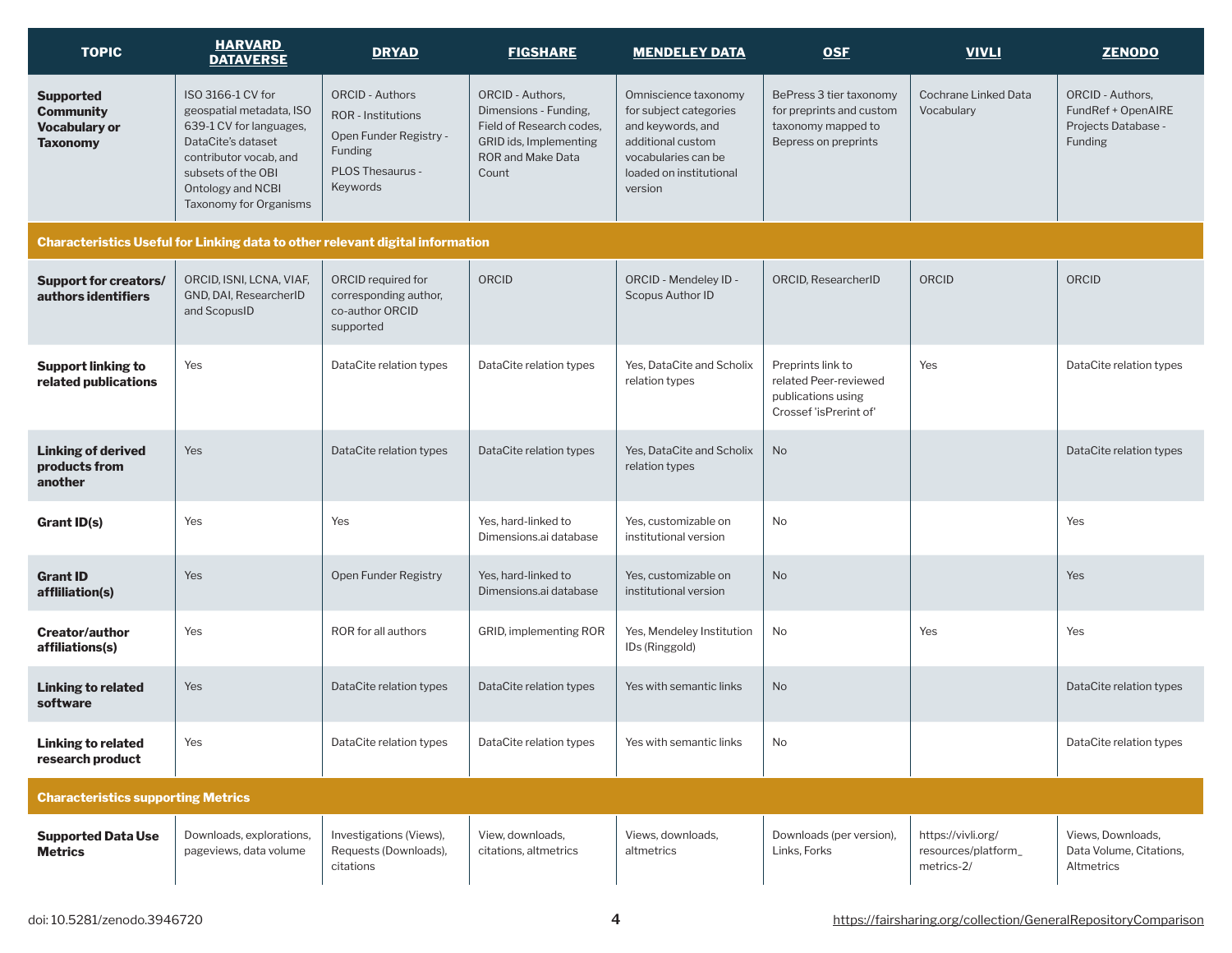| <b>TOPIC</b>                                                                         | <b>HARVARD</b><br><b>DATAVERSE</b>                                                                                                                                                     | <b>DRYAD</b>                                                                                                                                                    | <b>FIGSHARE</b>                                                                                | <b>MENDELEY DATA</b>                                                                                                             | <b>OSF</b>                                                                                   | <b>VIVLI</b>                                                                                                                                                    | <b>ZENODO</b>                                                                                               |
|--------------------------------------------------------------------------------------|----------------------------------------------------------------------------------------------------------------------------------------------------------------------------------------|-----------------------------------------------------------------------------------------------------------------------------------------------------------------|------------------------------------------------------------------------------------------------|----------------------------------------------------------------------------------------------------------------------------------|----------------------------------------------------------------------------------------------|-----------------------------------------------------------------------------------------------------------------------------------------------------------------|-------------------------------------------------------------------------------------------------------------|
| <b>Normalized data</b><br>usage statistics<br>(e.g. Make Data<br>Count)              | By end of Q2, will enable<br><b>Counter Code of Practice</b><br>for Reseach Data (Make<br>Data Count)                                                                                  | Following standards:<br>Counter Code of<br>Practice for Reseach<br>Data (Make Data Count)<br>in both standardizing<br>and reporting usage to<br><b>DataCite</b> | Currently enabling<br><b>Counter Code of Practice</b><br>for Reseach Data (Make<br>Data Count) | Following standards:<br>Counter Code Of<br>Practice for Research<br>Data Usage Metrics,<br>starting Q3 2020 (Make<br>Data Count) | <b>No</b>                                                                                    |                                                                                                                                                                 | Following standards:<br>Counter Code Of<br>Practice for Research<br>Data Usage Metrics<br>(Make Data Count) |
|                                                                                      | Characteristics supporting protection and related journal articles                                                                                                                     |                                                                                                                                                                 |                                                                                                |                                                                                                                                  |                                                                                              |                                                                                                                                                                 |                                                                                                             |
| Support embargo                                                                      | Yes, through draft<br>versions                                                                                                                                                         | So long as the related<br>journal requires or allows<br>this                                                                                                    | <b>Yes</b>                                                                                     | Yes                                                                                                                              | Yes for registrations only                                                                   | <b>Yes</b>                                                                                                                                                      | Yes                                                                                                         |
| <b>Supports peer</b><br>review during<br>embargo (e.g.<br>"temporary share<br>link") | Yes                                                                                                                                                                                    | Yes, Private for peer<br>review URL available                                                                                                                   | Yes                                                                                            | Yes                                                                                                                              | View only link with ability<br>to anonymize contributor<br>list                              | Yes                                                                                                                                                             | Yes                                                                                                         |
| <b>Support managed</b><br>access                                                     | Yes, with request access<br>workflow                                                                                                                                                   | Only for peer review pre-<br>publication                                                                                                                        | <b>Yes</b>                                                                                     | Yes                                                                                                                              | Yes with request access<br>and private sharing<br>setting                                    | Yes                                                                                                                                                             | Yes, with access request<br>workflow                                                                        |
| <b>Preservation</b>                                                                  | <b>Harvard Dataverse</b><br>preserves files at<br>Harvard FAS Research<br>Computing), Reformat<br>upon ingest to<br>preservation formats (for<br>some proprietary original<br>formats) | <b>Core Trust Seal Certified</b><br>Merritt repository<br>with storage in US<br>and EU: at San Diego<br>Supercomputing Center,<br>DANS, and Zenodo              | Chronopolis                                                                                    | DANS. Storage in<br>perpetuity                                                                                                   | \$250k Preservation<br>fund, IMLS grant for<br>transfer to Internet<br>Archive (In progress) | Vivli has funds<br>available and the<br>assurances of Microsoft<br>that it will maintain and<br>archive<br>data for the lifetime of its<br>use, up to 20 years. | <b>CERN Tape Archive</b>                                                                                    |
| <b>Human subject</b><br>research data at the<br>individual participant<br>level      | No support for<br>preserving/publishing<br>data with identifying<br>human information                                                                                                  | No support for<br>identifying human<br>information                                                                                                              | No support for<br>identifying human<br>information                                             | No support for<br>identifying human<br>information                                                                               | <b>No</b>                                                                                    | Yes, anonymized<br>individual-level patient<br>data in clinical research<br>made available to<br>qualified researchers.                                         | Any anonymous or<br>anonimised data                                                                         |